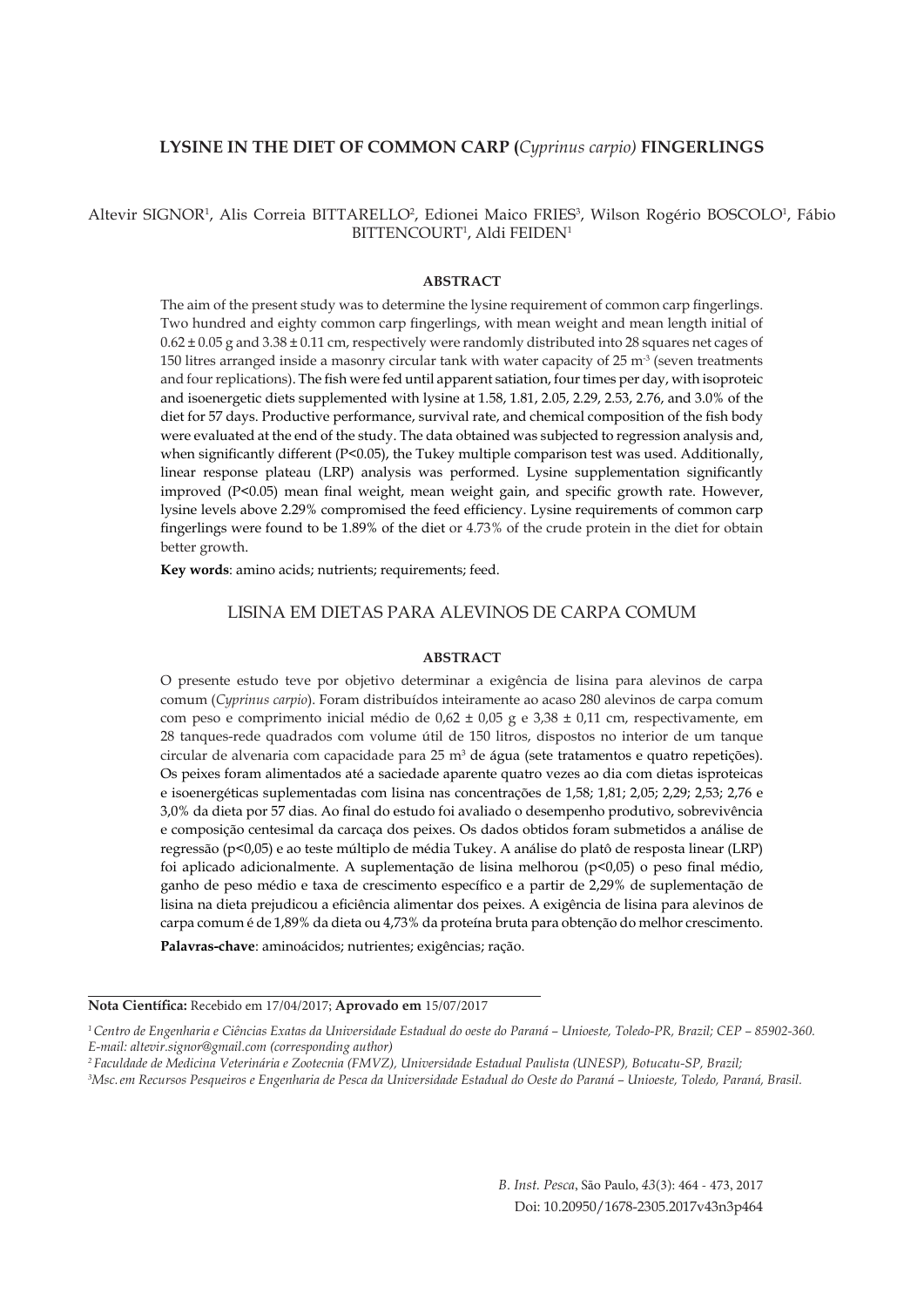#### **INTRODUCTION**

The common carp (*Cyprinus carpio* L.) is one of the most successful freshwater species in aquaculture. Commercially, this species is farmed in intensive or semi-intensive systems (KHAN *et al*., 2016). The common carp is considered a species with great potential in fish farming due to its tolerance to low levels of dissolved oxygen, handling, and wide temperature range; easy reproduction; good adaptation to farming systems; and good acceptance of a variety of diets (BARBIERI *et al*., 1998; OMAR *et al*., 2012; TANG *et al*., 2013). Although its meat is not the most sought after by the food industry, the demand for its by-products and processed meats is increasing (GRAEFF and TOMAZELLI, 2007).

Fish kept in confined spaces do not get the quantity or quality of food necessary to meet the nutritional requirements for optimal productive and reproductive performance (GRAEFF and MONDARDO, 2006; MARKOVIC *et al*., 2009; FURUYA *et al*., 2010), consequently demand nutritionally balanced diets (NRC, 2011). Fish diets should not only meet the nutritional requirements of the species but also reduce nutrient surplus in order to minimize the negative impacts on the breeding systems and aquatic ecosystems (HENRY-SILVA *et al*., 2006; TRBOVIC *et al*., 2013). However, the profile and bioavailability of essential and non-essential amino acids that make up these diets must be evaluated; especially for lysine, methionine, threonine, and tryptophan, as these amino acids are considered to be the most limiting (FURUYA *et al*., 2010; DIEMER *et al*., 2014). Several protein feeds of vegetal origin have been used as replacement to fishmeal due to their greater availability and, consequently, lower cost (HU *et al*., 2008; RAWLES *et al*., 2013). However, their deficiency in some amino acids requires supplementation with synthetic amino acids (FURUYA *et al*., 2006; RAWLES *et al*., 2013) as the deficiency of a single amino acid in the diet can limit the use of the whole protein by the fish (SAAVEDRA *et al*., 2015; RAGGI *et al*., 2016). Lysine is considered one of the main limiting amino acids in fish diets of vegetable origin (FURUYA *et al*., 2006; COLDEBELLA *et al*., 2011) and lysine supplementation has been associated with to weight gain, better food conversion, greater nitrogen retention, lower lipid content in the carcass and better reproductive performance in fish (COLDEBELLA *et al*., 2011; DIEMER *et al*., 2014).

Fish growth and feed efficiency can be maximized by manipulating the amino acid composition of the diet; however, the formulation of balanced diets requires precise information on the species amino acid requirements (ZHANG *et al*., 2008; SAAVEDRA *et al*., 2015). Advances in nutrition and the search for balanced diets to improve the use of each nutrient and reduce the polluting power of excrement have led to the formulation of diets with balanced levels of digestible protein and amino acids (RAGGI *et al*., 2016). Thus, the aim of this study was to determine the lysine requirement of common carp fingerlings with practical diets.

#### **METHODS**

The study took place at the experimental greenhouse of the Study Group in Aquaculture Management (GEMAq) of the Universidade Estadual do Oeste do Paraná (Unioeste, Toledo-SP, Brazil) and was approved by Ethics Committee on the Use of Animals (Unioeste, CEUA, protocol 05812). Two hundred and eighty common carp (*Cyprinus carpio)* fingerlings, with mean (± standard error) initial weight and length of  $0.62 \pm 0.05$  g and  $3.38 \pm 0.11$  cm; respectively, were randomly distributed into 28 square net cages of 150 litres arranged in a circular tank with water capacity of 25 m3 (7 treatments and 4 repetitions). Continuous aeration was provided by a central air pump. The photoperiod was natural.

The diet ingredients (Table 1) were individually milled using a hammer-mill with 0.5 mm mesh sieve, weighed, homogenized with a "Y" type mixer. The micronutrients, oil and the amino acid test were homogenized to a portion of the diet and subsequently to the diet as a whole, rehydrated according to the standard laboratory procedure and extruded (extrutec®) using a 1.2 mm matrix. The pellets were dried in a forced air circulation oven at 55ºC for 12 hours, cooled, and stored in at -4ºC. A portion of the feed was milled and provided as bran up to the 15th day, and as pellets thereafter (up to 57th day). The fish were feeding four times a day (at 8, 11, 14, and 17 hours) until apparent satiation, for 57 days. The physical and chemical parameters of the water, pH, electric conductivity (mS cm<sup>-1</sup>), and dissolved oxygen (mg  $L^{-1}$ ) were measured weekly. Water temperature (°C) was monitored four times a day at the time of feeding. At the end of the experimental period, fasting of 24 hours was introduced to empty the gastrointestinal tract. The fish were anaesthetized in 100 mg L<sup>-1</sup> benzocaine solution (GOMES *et al*., 2001; BITTENCOURT *et al*., 2013), counted, weighed, and measured (total and standard length (cm)) individually.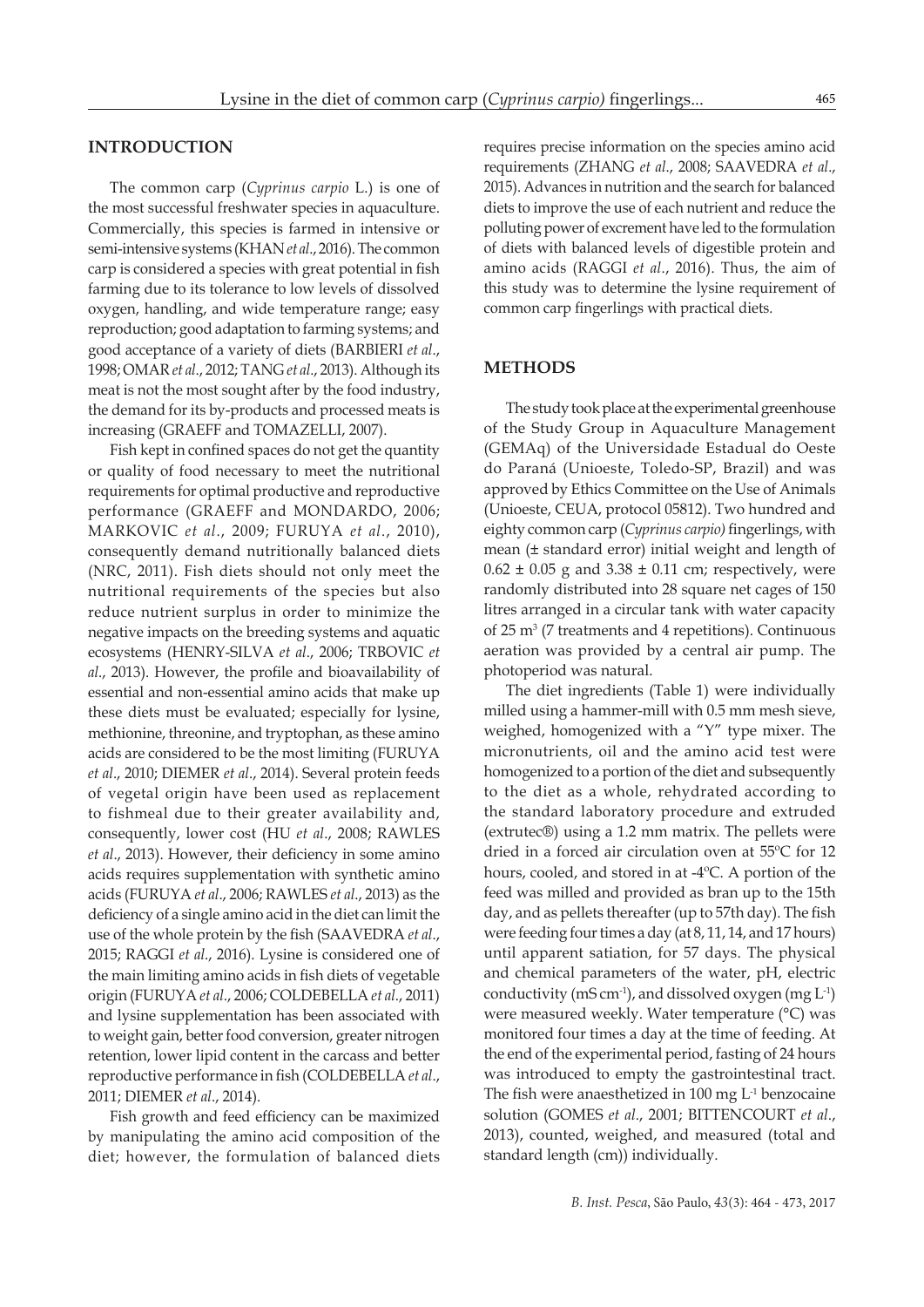| Ingredients                                          | Lysine supplementation levels % |          |          |          |          |          |          |  |
|------------------------------------------------------|---------------------------------|----------|----------|----------|----------|----------|----------|--|
|                                                      | 1.58                            | 1.81     | 2.05     | 2.29     | 2.53     | 2.76     | 3.00     |  |
| Corn $(\%)$                                          | 34.33                           | 34.54    | 34.74    | 34.95    | 35.16    | 35.36    | 35.57    |  |
| Poultry by-products meal (%)                         | 18.89                           | 18.92    | 18.95    | 18.97    | 19.00    | 19.03    | 19.06    |  |
| Corn gluten $(\%)$                                   | 14.96                           | 14.69    | 14.43    | 14.17    | 13.90    | 13.64    | 13.38    |  |
| Fish meal $(\%)$                                     | 12.00                           | 12.00    | 12.00    | 12.00    | 12.00    | 12.00    | 12.00    |  |
| Poultry feather meal (%)                             | 10.00                           | 10.00    | 10.00    | 10.00    | 10.00    | 10.00    | 10.00    |  |
| Soy Oil (%)                                          | 5.93                            | 5.95     | 5.97     | 5.99     | 6.01     | 6.02     | 6.04     |  |
| Glutamic acid (%)                                    | 2.00                            | 1.70     | 1.40     | 1.10     | 0.80     | 0.50     | 0.20     |  |
| Mineral and vitamin supplement $(\%)^1$              | 1.00                            | 1.00     | 1.00     | 1.00     | 1.00     | 1.00     | $1.00\,$ |  |
| DL-Methionine (%)                                    | 0.45                            | 0.45     | 0.45     | 0.46     | 0.46     | 0.46     | 0.47     |  |
| Sodium chloride (%)                                  | 0.30                            | 0.30     | 0.30     | 0.30     | 0.30     | 0.30     | 0.30     |  |
| Antifungal (%)                                       | 0.10                            | 0.10     | 0.10     | 0.10     | 0.10     | 0.10     | 0.10     |  |
| L-Tryptophan (%)                                     | 0.03                            | 0.03     | 0.03     | 0.03     | 0.03     | 0.04     | 0.04     |  |
| Butyl hydroxy toluene (%)                            | 0.02                            | 0.02     | 0.02     | 0.02     | 0.02     | 0.02     | 0.02     |  |
| L-Lysine HCl (%)                                     | $0.00\,$                        | 0.30     | 0.61     | 0.91     | 1.22     | 1.52     | 1.83     |  |
| Nutrients <sup>2</sup>                               |                                 |          |          |          |          |          |          |  |
| Crude protein (%)                                    | 40.00                           | 40.00    | 40.00    | 40.00    | 40.00    | 40.00    | 40.00    |  |
| Digestible energy for tilápia (kcal/kg) <sup>3</sup> | 3.310.00                        | 3.310.00 | 3.310.00 | 3.310.00 | 3.310.00 | 3.310.00 | 3.310.00 |  |
| Fat $(\%)$                                           | 10.92                           | 10.94    | 10.96    | 10.98    | 11.00    | 11.02    | 11.04    |  |
| Dry matter $(\%)$                                    | 94.46                           | 94.64    | 94.82    | 95.00    | 95.18    | 95.36    | 95.54    |  |
| Mineral matter (%)                                   | 6.66                            | 6.61     | 6.45     | 6.95     | 6.37     | 6.61     | 6.54     |  |
| Total arginine (%)                                   | 2.24                            | 2.24     | 2.24     | 2.24     | 2.24     | 2.24     | 2.24     |  |
| Crude fibre (%)                                      | 1.21                            | 1.21     | 1.21     | 1.21     | 1.21     | 1.21     | 1.21     |  |
| Total phosphorus (%)                                 | $1.00\,$                        | $1.00\,$ | 1.00     | $1.00\,$ | 1.00     | $1.00\,$ | $1.00\,$ |  |
| Total methionine (%)                                 | 1.20                            | 1.20     | 1.20     | 1.20     | 1.20     | 1.20     | 1.20     |  |
| Total threonine (%)                                  | 1.60                            | 1.60     | 1.60     | 1.60     | 1.60     | 1.60     | 1.60     |  |
| Total tryptophan (%)                                 | 0.32                            | 0.32     | 0.32     | 0.32     | 0.32     | 0.32     | 0.32     |  |

**Table 1.** Percentage and nutritional composition of the experimental diets, supplemented with different levels of lysine, fed to common carp (*Cyprinus carpio*) fingerlings

<sup>1</sup> Guarantee levels per kilogram of product: Vit. A, 1.750.000UI; Vit. D3, 375.000UI; Vit. E, 20.000UI; Vit. K3, 500mg; Vit. B1, 2.000mg; Vit. B2, 2.500mg; Vit. B6, 2.500mg; Vit. B12, 5.000mg; Folic acid, 625 mg; Pantothenate, 7.500mg; Vit. C, 37.500mg; Biotin, 50mg; Inositol, 12.500mg; Niacin, 8.750mg; Choline, 100.000mg; Co, 50mg; Cu, 1.250mg; Fe, 15.000mg; I, 100mg; Mn, 3.750mg; Se, 75mg; Zn, 17.500mg. ² The nutrients requirement of Common Carp was considered following NRC (2011) and ZHOU *et al*. (2008). The protein requirement of Common Carp was considered based on GRAEFF and PRUNER (2003).

³ Energy, protein and nutrients values of ingredients was estimated based on datas for tilapia by BOSCOLO *et al*. (2002), PEZZATO *et al*. (2002) and BOSCOLO *et al*. (2008).

The data was used to determine mean final weight (FW) = (wet final weight in g – wet initial weight in g); weight gain (WG) = (wet final weight in g – wet initial weight in g); specific growth rate  $(SGR) = ((Ln)$ (wet final weight in  $g$ ) – Ln (wet initial weight in  $g$ ) / times in day)  $x$  100); survival rate (SR) = ((fish final number/fish initial number)\*100); Feed efficiency (FE) = (wet weight gain in  $g /$  feed intake in  $g$ ); Protein efficiency rate (PER) = (wet weight gain in  $g$ / intake protein in g); and condition factor (CF) =

((mean final weight in g/(mean body length in cm at cube elevated))\*100). For chemical composition of the fish carcass analysis of dry matter (DM), mineral matter (MM), protein, and lipid content was realized in three fish per experimental unit euthanized by 300 mg L-1 benzocaine solution (RODRIGUES et al., 2016) and maintained at -20°C in the Laboratory for Food Quality (Unioeste), in accordance with the AOAC (2005).

The data obtained was subjected to regression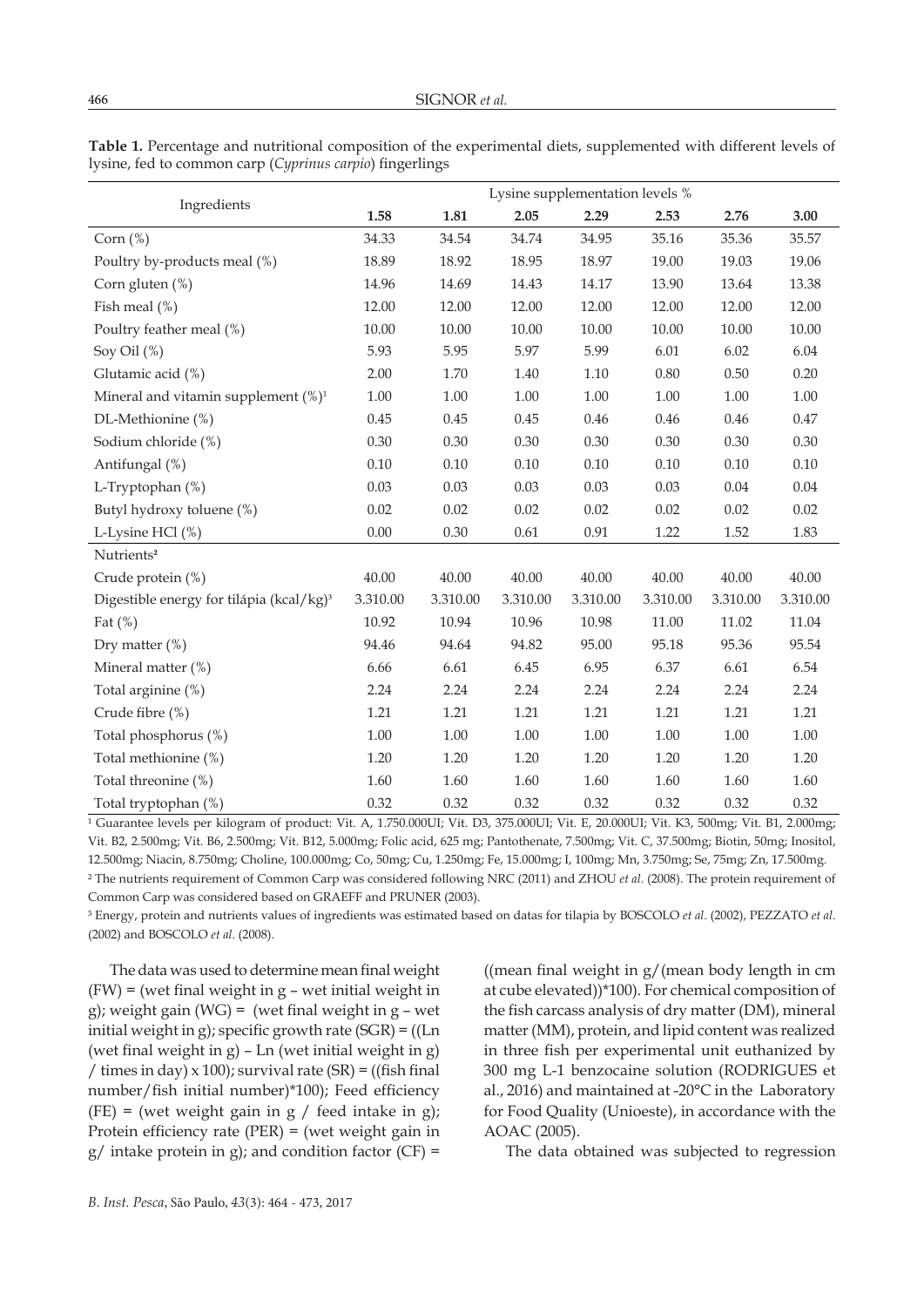analysis and, when significant, differences were compared by Tukey multiple comparisons test using the statistical program Statistical Analysis System (SAS, 2004). Significance was considered at 5% (P<0.05). Additionally, linear response plateau (LRP) analysis was performed.

### **RESULTS AND DISCUSSIONS**

The physical and chemical parameters of the water during the experimental period (23.77  $\pm$  1.98 °C, pH 7.33  $\pm$  0.19, dissolved oxygen 5.38  $\pm$  0.50 mg L<sup>-1</sup>, and electric conductivity  $117.2 \pm 8.18 \text{ mS cm}^{-1}$ ) remained within the recommended range for tropical fish species (BHATNAGAR and DEVI, 2013).

Lysine supplementation in the diet had a positive influence on the productive performance of carp fingerlings (Table 2), with quadratic effects observed on mean final weight and mean weight gain, and linear effects on apparent feed conversion and protein efficiency rate. For final weight and weight gain and specific growth rate, the best results (P<0.05) were observed in the fish fed diets containing 2.05 to 2.29% lysine. The lysine supplementation with 2.05% improved (p<0.05) the protein efficiency rate. For apparent feed conversion was obtained in the fed diets supplemented with 1.58%, 1.81%, 2.05%, and 2.53% lysine. The linear response plateau (LRP) showed that the lysine requirement of common carp fingerlings for better FW and WG is 1.89% (Figure 1) of the diet or 4.73% of the crude protein in the diet.

**Table 2.** Productive performance of common carp (*Cyprinus carpio*) fingerlings fed diets supplemented with different levels of lysine for 57 days

|                                   | Lysine supplementation levels |        |       |        |        |        |        |                    |        |
|-----------------------------------|-------------------------------|--------|-------|--------|--------|--------|--------|--------------------|--------|
| Parameters                        | 1.58                          | 1.81   | 2.05  | 2.29   | 2.53   | 2.76   | 3.00   | $CV\%$             | p      |
| Mean initial weight (g)           | 0.62                          | 0.62   | 0.62  | 0.62   | 0.62   | 0.62   | 0.62   | 1.39               | ns     |
| Mean final weight $(g)$           | 2.62 <sub>b</sub>             | 2.75ab | 2.92a | 2.86a  | 2.81a  | 2.84a  | 2.77ab | 2.60               | 0,003  |
| Mean weight gain <sup>2</sup> (g) | 2.00 <sub>b</sub>             | 2.13ab | 2.30a | 2.25a  | 2.19ab | 2.23a  | 2.15ab | 3.48               | 0.004  |
| Specific growth rate <sup>3</sup> | 2.54b                         | 2.61ab | 2.72a | 2.70a  | 2.65ab | 2.68ab | 2.63ab | 2.19               | 0.02   |
| Total length (cm)                 | 5.50                          | 5.60   | 5.56  | 5.64   | 5.53   | 5.57   | 5.59   | 1.61               | ns     |
| Survival rate $(\%)$              | 100.00                        | 100.00 | 96.67 | 100.00 | 100.00 | 96.67  | 96.67  | 3.58               | ns     |
| Protein efficiency rate           | 3.80abc                       | 3.62bc | 4.51a | 3.39bc | 4.07ab | 2.63d  | 3.12cd | 8.07               | 0.0001 |
| Feed efficiency <sup>5</sup>      | 0.84a                         | 0.76ab | 0.87a | 0.66bc | 0.84a  | 0.52d  | 0.65c  | $5.65*$            | 0.0001 |
| Condition factor                  | 1.57                          | 1.56   | 1.70  | 1.60   | 1.66   | 1.59   | 1.65   | 4.28 <sup>ns</sup> | 0.1667 |

*\* Rows followed by different letters indicate significant difference (P<0.05) by Tukey's test;*

*1 Quadratic effect (y = – 0.00003x2 + 0.0165x + 0.8937; R2 = 0.76);*

*2 Quadratic effect (y = – 0.00003x2 + 0.0165x + 0.2752; R2 = 0.75);*

*3 Quadratic effect (y = 0.00002189x*² *+ 0.0105x + 1.436; R2 = 0.43);*

*4 Quadratic effect (y= - 0.0000972x² + 0.038x + 0.2022; R² = 0.32);*

*5 Linear effect (y = 0.0016x - 1.0980; R2 = 0.37);*

*CV: coefficient of variation*

Lysine is present in high proportions in the muscle of fish and its requirement must be met through the diet (ESPE *et al*., 2007; RAWLES *et al*., 2013) because the animals are unable to synthesize it (CHENG *et al*., 2003). Thus, determining the lysine requirements of species of interest is essential for the formulation of diets that best meet their nutritional requirements (WANG *et al*., 2005). Lysine supplementation in diets improved the productive performance of carp fingerlings corroborating with the results observed by ZHOU *et al*. (2008) that lysine supplementation in diets for juvenile carp (*Cyprinus carpio*) improve the final weight, protein deposition and protein production value and AHMED and KHAN (2004) with Indian major carp (*Cirrhinus mrigala*) showed better productive performance and higher protein and crude fat concentration in the carcass with lysine supplementation in diet. Those results suggest that the carp can use better the nutrients available in the diet with an ideal level of lysine supplementation in relation the protein concentration in diets. Furthermore, the presence of lysine in the diet as well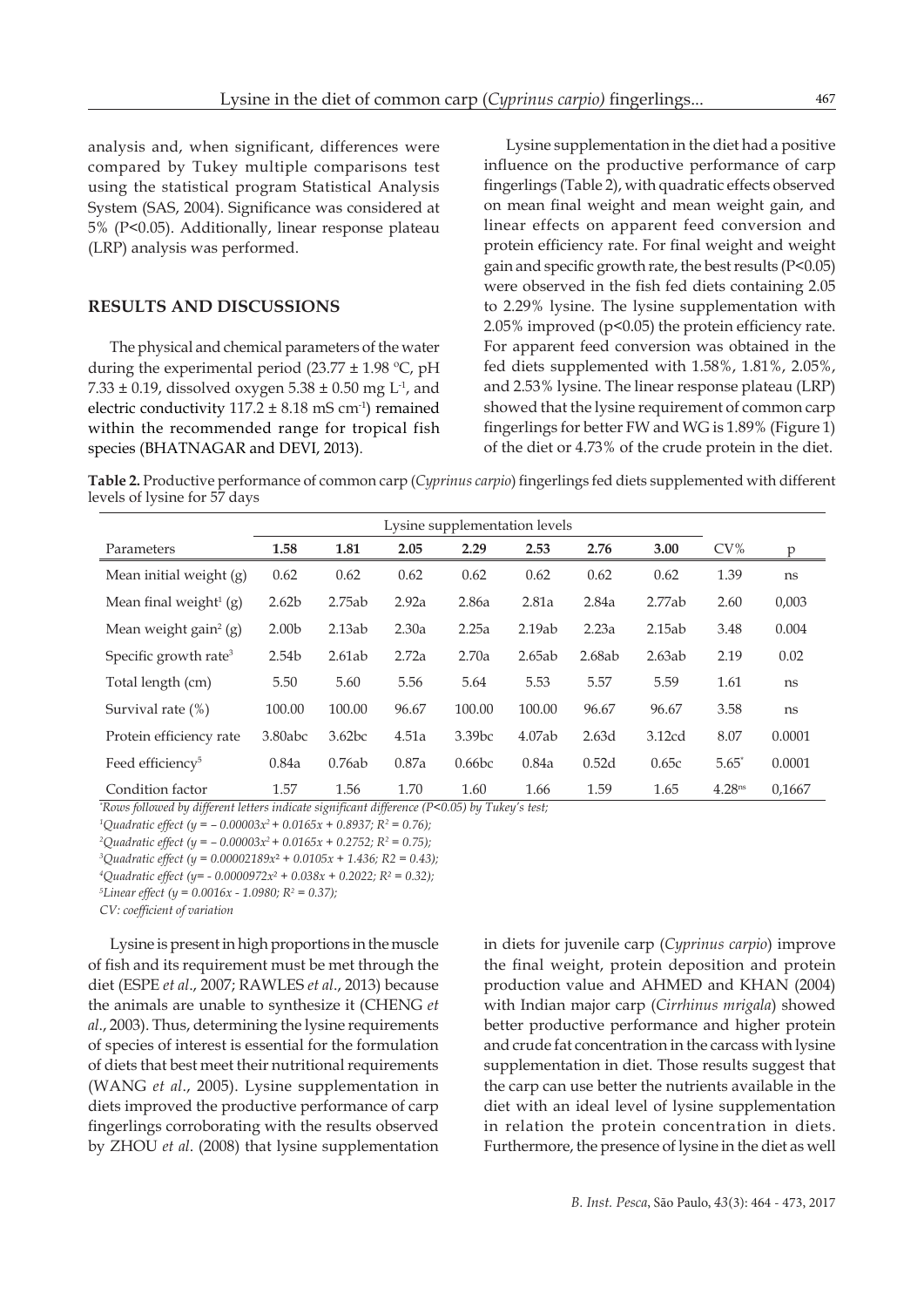as an amino acid pool, can optimize the amino acid profile of the diet (DENG *et al*., 2006; SAAVEDRA *et al*., 2015; NGUYEN and DAVIS, 2016), improving consumption and productive performance (DENG *et al*., 2011), which lead to greater tissue deposition and consequently greater fish productive performance (WANG *et al*., 2005; HU *et al*., 2008; NGUYEN and DAVIS, 2016). However, the protein analysis in body composition of carp in this study (Table 3) not corroborate with the above statements because the better results in productive performance (2.05% lysine supplementation in diet) produced the smaller protein in body composition of carp. HU *et al*. (2008) at the supplemented lysine and methionine in diets with inclusion of plant ingredients in fishmeal substitution not report differences in body composition of fish. These results reinforce the need of deepen research in order to better understand the metabolic interactions that occur in *C. carpio* with lysine supplementation in the diet. Another situation that limits the discussion about lysine influence in the diet of fish is the small growth of carp fingerlings in the present study.

Specific growth rate represents the daily growth rate of fish and its evaluation revealed that 1.58% lysine supplementation in diet of common carp fingerlings was deficient and compromised fish growth (Table 2). When protein efficiency rate, specific growth rate, mean final weight and mean weight gain were evaluated together, it was observed that 2.05% lysine supplementation in the diet resulted in the greatest productive performance in common carp fingerlings. Diets with deficient or imbalances of amino acid result in lower fish growth (ZHOU *et al*., 2008; SARDAR *et al*., 2009; OSTASZEWSKA *et al*., 2010; HU *et al*., 2015).

Linear response plateau (LRP) analysis for weight gain and mean final weight of carp fingerlings revealed optimum lysine supplementation to be 1.89% of diet (Figure 1) or 4.73% of the crude protein in the diet. WANG *et al*. (2005) reported lysine requirements of juvenile of grass carp (*Ctnopharyngodon idella*) to be 2.07% of the diet or 5.44% of the crude protein of the diet and ZHOU *et al*. (2008) indicated 5.9% of protein for juveniles of Jian carp (*C. carpio*) and the NRC (2011) suggest 2.2% of diet or 5.7% of crude protein for fingerlings of common carp, demonstrating different requirements for species of the same genus and in different phases. According to the NRC (2011), nutritional requirements are influenced by several factors, such as feeding habits, type of food used in

the formulation of diets, physiology, and metabolism of fish. Food containing protein of greater quality and nutritional availability can lead to lower demands for amino acid supplementation in the diet (CHENG *et al*., 2003; RAWLES *et al*., 2013). However, the lysine requirement levels obtained in the present study were lower than those reported by MURTHY and VARGHESE (1997) in Indian major carp (*Labeo rohita*) and FAGBENRO *et al*. (1998) in African catfish (*Clarias gariepinus*) being 2.24 and 2.29% of lysine in the diet or 5.6% and 5.73% of crude protein of diet, respectively, as well as WANG *et al*. (2005) with juvenile of grass carp being 2.07% of diet or 5.44% of protein and ZHOU *et al*. (2008) with juvenile of Jian carp being 1.89% of diet or 5.90%. The available and quality nutrients of diets, phase of development and species physiologic characteristics are factors that influence the amino acids requirements in fish (FURUYA *et al*., 2010; NRC, 2011; FURUYA *et al*., 2012; HU *et al*., 2015).

Lysine supplementation had no significant effect (P>0.05) on the remaining variables analysed as survival rate and condition factor and total length. These parameters appear not to be influenced by dietary lysine supplementation. ZHOU *et al*. (2008) and WANG *et al*. (2005) have not report the behavior of these parameters in their studies with carp. Supplementation of amino acids in fish diets tends to have a positive influence until the requirement is meet (ESPE *et al*., 2007; NRC, 2011; JIN *et al*., 2015). Amino acid and/or micronutrient supplementation above or below of required level can compromise productive performance and nutrient deposition in the reared fish tissue (WANG *et al*., 2005; TANG *et al*., 2013; RAGGI *et al*., 2016). So, its demonstrates the importance of determining the nutritional requirements of species to formulate nutritionally balanced diets that will provide better use of available nutrients and to reduce the organic matter of the environment in which these animals are being reared (NRC, 2011; LEWANDOWSKI *et al*., 2017).Many factors can influence the nutritional requirement of a species, including lineage, growth, husbandry, physiological state, physical and chemical parameters of the water, evaluation methods, genetic variations, and especially the type of food used in the formulation of the diet (HU *et al*., 2008; RAWLES *et al*., 2013; JIN *et al*., 2015). These factors influence the results; therefore, biological interpretation is necessary in each case (GONÇALVES *et. al*., 2009).

The nutritional composition of diets can influence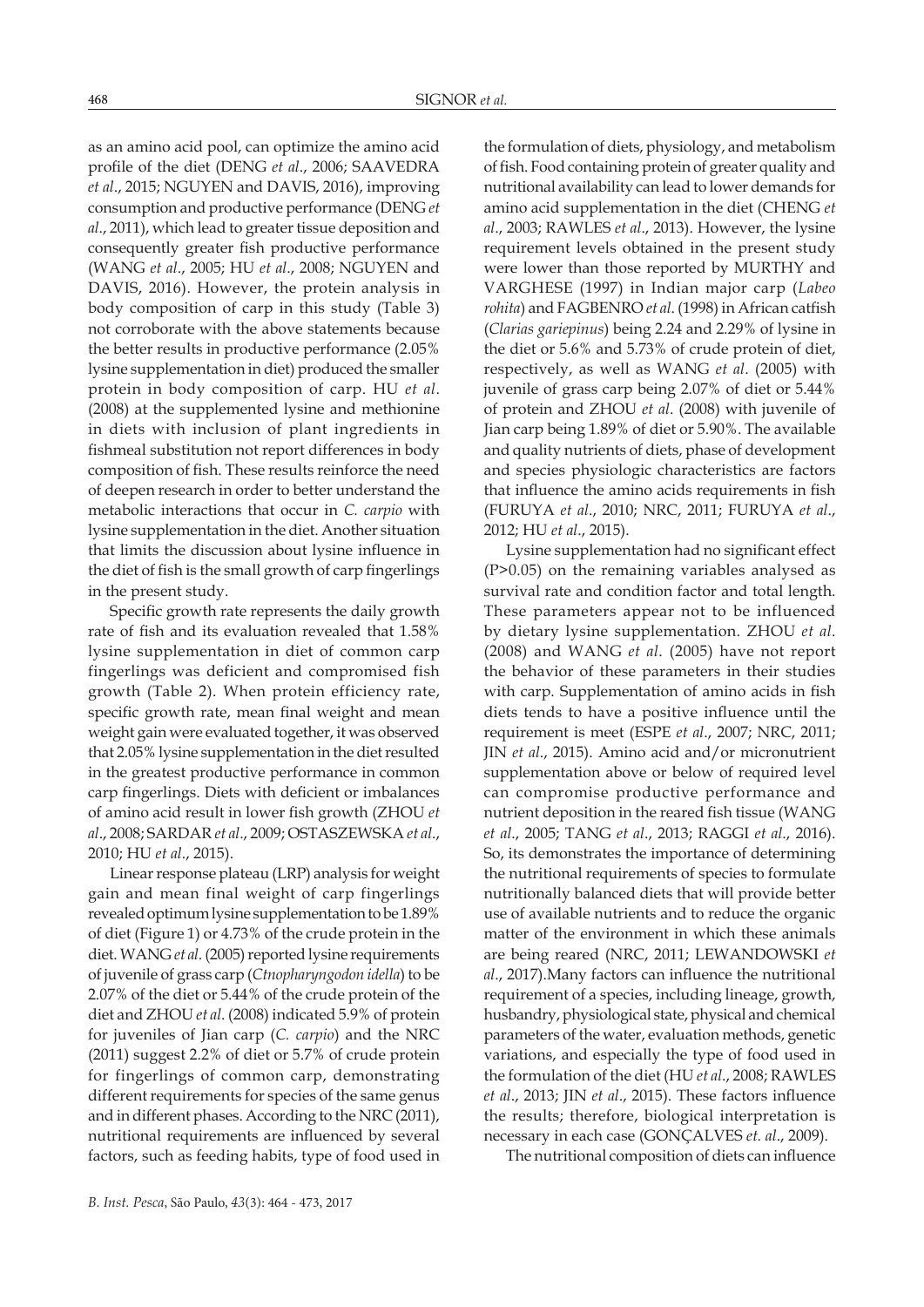the percentual composition of fish body (SIGNOR *et al*., 2007; MESSINA *et al*., 2013). In the present study, lysine supplementation had a significant influence (P<0.05) on crude protein concentration in the fish carcass (Table 3). Diets consisting of different protein sources, supplemented or not with amino acids, are known to influence fish body composition (CHENG *et al*., 2003; YANG *et al*., 2010) and lysine supplementation in the diets influences the body composition of farmed fish (WANG *et al*., 2005; RAWLES *et al*., 2013; JIN *et al*., 2015). The remaining variables carp analysed in the present study had no significant influence (P>0.05) on the composition percentage of fish.



**Figure 1.** Weight gain of common carp (*Cyprinus carpio*) fingerlings according to the levels of lysine in the diet by *Linear Plateau Response* (LRP)

**Table 3.** Body composition of common carp (*Cyprinus carpio*) fingerlings fed diets supplemented with different levels of lysine for 57 days

| Parameters     |              | Lysine supplementation levels |                    |              |              |                 |              |                     |  |  |
|----------------|--------------|-------------------------------|--------------------|--------------|--------------|-----------------|--------------|---------------------|--|--|
|                | 1.58         | 1.81                          | 2.05               | 2.29         | 2.53         | 2.76            | 3.00         | CV%                 |  |  |
| Humidity       | 74.97        | 75.18                         | 76.16              | 75.12        | 75.28        | 74.42           | 74.87        | 1.02 <sup>NS</sup>  |  |  |
| Crude protein  | $13.90^{ab}$ | $13.69^{ab}$                  | 12.78 <sup>b</sup> | $14.42^{ab}$ | $13.73^{ab}$ | $14.65^{\circ}$ | $13.27^{ab}$ | $5.84*$             |  |  |
| Lipids         | 8.93         | 9.62                          | 8.93               | 8.84         | 9.64         | 8.63            | 8.79         | 7.09 <sup>NS</sup>  |  |  |
| Mineral matter | 3.49         | 4.33                          | 3.96               | 4.01         | 4.00         | 4.34            | 4.53         | 12.99 <sup>NS</sup> |  |  |

\* Different letters on the same row indicate significant difference (P<0.05) by the Tukey test.

The use of synthetic amino acids speeds gastrointestinal evacuation and their availability for absorption is greater than those from "intact" proteins; leading to greater deposition of body protein when these amino acids are supplemented in fish diets (NRC, 2011). Diets deficient in lysine are known to compromise protein and amino acid deposition in fish tissues (PERES and OLIVA-TELES, 2008; YANG *et al*., 2011) but to *Cyprinus carpio* in the present study the better result for weight gain and protein efficiency rate promoted less concentration crude protein in fish carcass. Essential amino acid supplementation in fish diet leads to progressive increase in the tissue protein synthesis until the requirements of the species are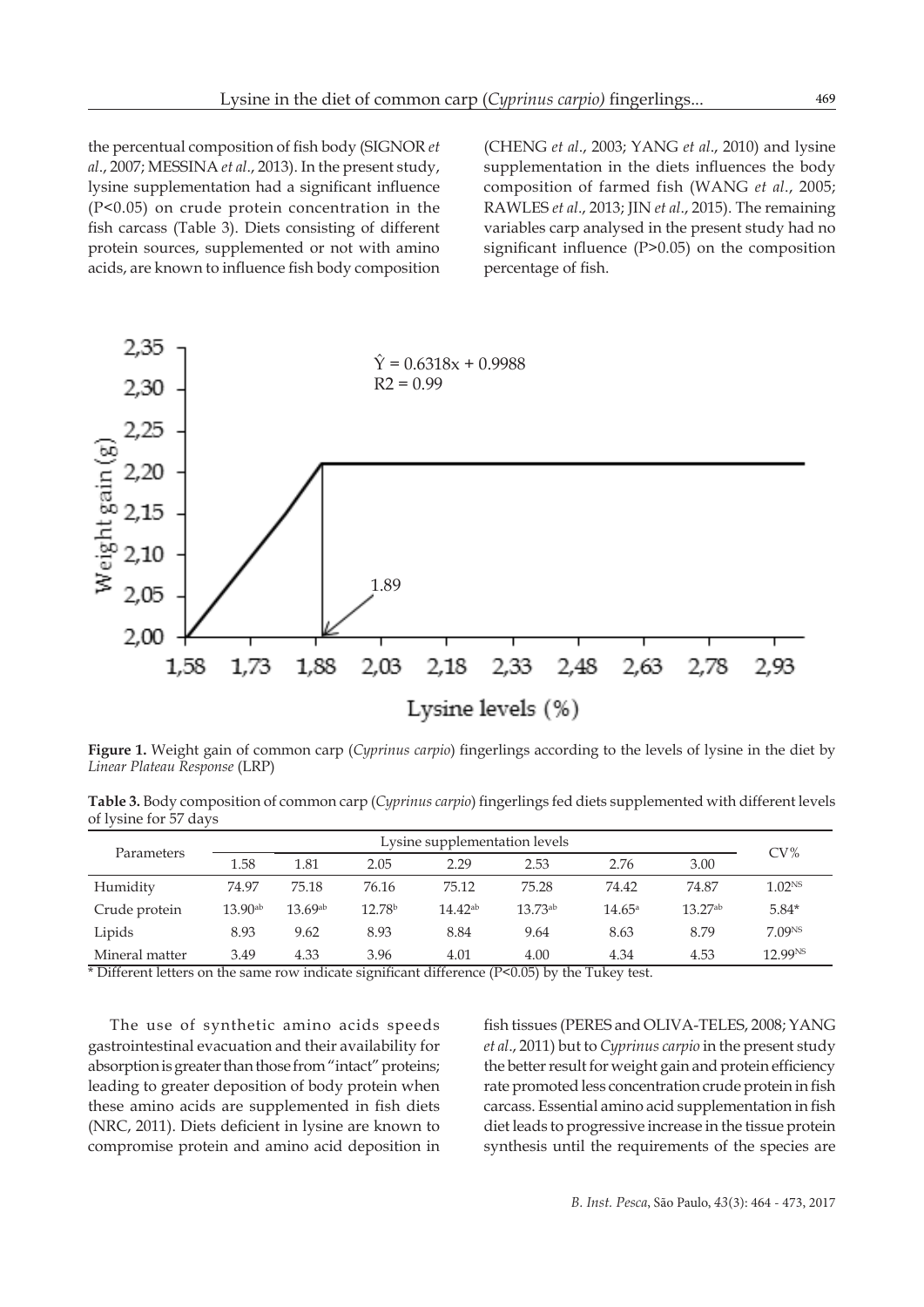met (YANG *et al*., 2011; JIN *et al*., 2015). The results obtained are contradictory to those observed in the literature. The fact that the fish have low growth in the experimental period may have compromised the attainment of more consistent results.

# **CONCLUSIONS**

We can conclude that lysine requirements of common carp *Cyprinus carpio* fingerlings is 1.89% of diet or 4.73% of crude protein of the diet.

## **REFERENCES**

- AHMED, I.; KHAN, M.A. 2004 Dietary lysine requirement of fingerling Indian major carp, *Cirrhinus mrigala* (Hamilton). *Aquaculture*, *235*(1-4): 499-511.
- AOAC. 2005 *Association of Official Analytical Chemists* (AOAC). Official Methods of Analysis of the AOAC. 18 th ed. Gaithersburg, M.D, USA. 999p.
- BARBIERI, E.; NGAN, P.V.; GOMES, V. 1998 Efeito do DSS, dodecil sulfato de sódio, no metabolismo a na capacidade de natação de *Cyprinus carpio*. *Revista Brasileira de Biologia*, *58*(2): 263-272.
- BHATNAGAR, A.; DEVI, P. 2013 Water quality guidelines for the management of pond fish culture. *International Journal of Environmental Sciences*, *3*(6): 1980-2009.
- BITTENCOURT, F.; SOUZA, B.E.; NEU, D.H.; RORATO, R.R.; BOSCOLO, W.R.; FEIDEN, A. 2013 Eugenol e benzocaína como anestésicos para juvenis de *Cyprinus carpio* Linnaeus, 1758 (carpa comum). *Revista Brasileira de Ciências Agrárias*, *8*(1): 163-167.
- BOSCOLO, W.R.; HAYASHI, C.; FEIDEN, A.; MEURER, F.; SIGNOR, A.A. 2008 Composição química e digestibilidade aparente da energia e nutrientes da farinha de resíduos da ind**ústria de filetagem de tilápias** para a tilápia do Nilo (*Oreochromis niloticus*). *Ciencia Rural*, *38*(9): 2579-2586.

BOSCOLO, W.R.; HAYASHI, C.; MEURER, F.

*B. Inst. Pesca*, São Paulo, *43*(3): 464 - 473, 2017

2002 Digestibilidade Aparente da Energia e Nutrientes de Alimentos Convencionais e Alternativos para a Tilápia do Nilo (*Oreochromis niloticus*, L.). *Revista Brasileira de Zootecnia, 31*(2): 539-545.

- CHENG, Z.J.; HARDY, R.W.; USRY, J.L. 2003 Effects of lysine supplementation in plant protein-based diets on the performance of rainbow trout (*Oncorhynchus mykiss*) and apparent digestibility coefficients of nutrients. *Aquaculture, 215*(1-4): 255–265.
- COLDEBELLA, I.J.; RADÜNZ-NETO, J.; MALLMANN, C.A.; VEIVERBERG, C.A.; BERGAMIN,G.T.; PEDRON, F.A.; FERREIRA, D.; BARCELLOS, L.J.G. 2011 The effects of different protein levels in the diet on reproductive indexes of *Rhamdia quelen* females. *Aquaculture*, *312*(1-4): 137–144.
- DENG, J.; K. MAI, Q.; AI, W.; ZHANG, X.; WANG, W.; XU, Z.; LIUFI. 2006 Effects of replacing fish meal with soy protein concentrate on feed intake and growth of juvenile Japanese flounder, *Paralichthys olivaceus*. *Aquaculture*, *258*(1-4): 503–513.
- DENG, J.; ZHANG, X.; TAO, L.; BI, B.; KONG, L.; LEI, X. 2011 D-lysine can be effectively utilized for growth by common carp (*Cyprinus carpio*). *Aquaculture Nutrition*, *17*(2): 467-475.
- DIEMER, O.; BITTENCOURT, F.; BARCELLOS, L.G.; BOSCOLO, W.R.; FEIDEN, A.; ROMAGOSA, E. 2014 Lysine in the diet of *Rhamdia voulezi* male broodstocks confined in net cages. *Aquaculture*, *434*(1-4): 93–99.
- ESPE, M.; LEMME, A.; PETRI, A.; EL-MOWAFI, A. 2007 Assessment of lysine requirement for maximal protein accretion in *Atlantic salmon* using plant protein diets. *Aquaculture*, *263*(1-4): 168–178.
- FAGBENRO, O.A.; BALOGUN, A.M.; FASAKIN, E.A.; BELLO-OLUSOJI, O.A. 1998 Dietary lysine requirement of the African catfish, *Clarias*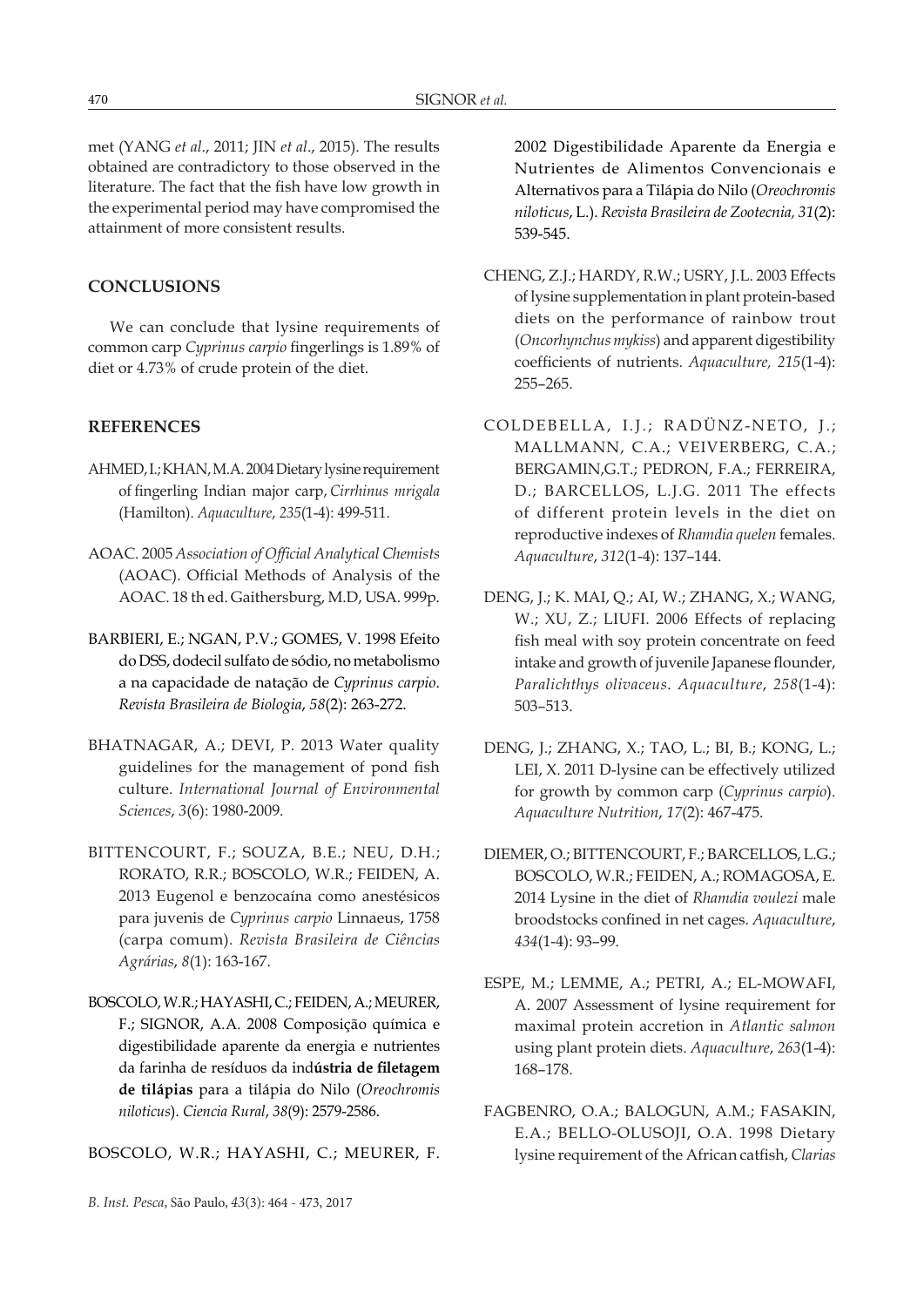*gariepinus*. *Journal of Applied Aquaculture*, *8*(2): 71-77.

- FURUYA, W. M.; PEZZATO, L.E.; BARROS, M.M.; BOSCOLO, W.R.; CYRINO, J.E.P.; FURUYA, V.R.B.; FEIDEN, A. 2010 *Tabelas Brasileiras para a Nutrição de Tilápias*. Editora GFM, Toledo – Paraná. 100p.
- FURUYA, W. M.; SANTOS, V.G.; SILVA, L.C.R.; FURUYA, V.R.B.; SAKAGUTI, E.S. 2006 Exigências de lisina digestível para juvenis de tilápia-do-nilo. *Revista Brasileira de Zootecnia*, *35*(3): 937-942.
- FURUYA, W.M.; GRACIANO, T.S.; VIDAL, L.V.O.; XAVIER, T.O.; GONGORA, L.D.; RIGHETTI, J.S.; FURUYA, V.R. 2012 Digestible lysine requirement of Nile tilapia fingerlings fed arginine-tolysine-balanced diets. *Revista Brasileira de Zootecnia*, *41*(3): 485-490.
- GOMES, L.C.; CHIPARI-GOMES, A.R.; LOPES, N.P.; ROUBACH, R.; ARAÚJO-LIMA, C.A.R.M. 2001 Efficacy of benzocaine as an anesthetic in juvenile tambaqui *Colossoma macropomum*. *Journal of the World Aquaculture Society*, *32*(4): 426-431.
- GONÇALVES, G. S.; PEZZATO, L.E.; BARROS, M.M.; TACHIBANA, L.; ROSA, M.J.S.; GUIMARÃES, I.G. 2009 Relação lisina digestível:proteína digestível em rações para tilápias-do-nilo. *Revista Brasileira de Zootecnia*, *38*(12): 2299-2305.
- GRAEFF, A.; TOMAZELLI, A. 2007 Fontes e níveis de óleos na alimentação de carpa comum (*Cyprinus carpio* L.) na fase de crescimento. *Ciência e Agrotecnologia*, *31*(5): 1413-7054.
- GRAEFF, A.; MONDARDO, M. 2006 Influência do probiótico no crescimento das carpas comum (C*yprinus carpio* l., 1758) na fase de recria **-**  Influence of the probiotic in growth of common carp (*Cyprinus carpio* L., 1758) in fase to create again. *Revista Electrónica de Veterinaria REDVET***,**  *7*(11): 1-8.
- GRAEFF, A.; PRUNER, E.N. 2003 Efeito de diferentes níveis de proteína bruta em rações para crescimento de carpas (*Cyprinus carpio* L., 1758) em duas densidades. *Ciência Agrotecnica*, *27*(4): 894-902.
- GONÇALVES, G.S.; PEZZATO, L.E.; BARROS, M.M.; ROCHA, D.F.; KLEEMAN, G.K.; SANTA ROSA, M.J. 2009 Energia e nutrientes digestíveis de alimentos para tilápia do nilo. *Boletim do Instituto de Pesca*, *35*(2): 201–213.
- HENRY-SILVA, G.G.; CAMARGO, A.F.M.; PEZZATO, L.E. 2006 Digestibilidade aparente de macrófitas aquáticas pela tilápia-do-nilo (*Oreochromis niloticus*) e qualidade da água em relação às concentrações de nutrientes. *Revista Brasileira de Zootecnia*, *35*(3): 641-647.
- HU, M.; WANG, Y.; WANG, Q.; ZHAO, M.; XIONG, B.; QIAN, X.; ZHAO, Y.; LUO, Z. 2008 Replacement of fish meal by rendered animal protein ingredients with lysine and methionine supplementation to practical diets for gibel carp, *Carassius auratus gibelio*. *Aquaculture*, *275*(1-4): 260–265.
- HU, K.; ZHANG, J.X.; FENG, L.; JIANG, W.D.; WU, P.; LIU, Y.; JIANG, J.; ZHOU, X.Q. 2015 Effect of dietary glutamine on growth performance, nonspecific immunity, expression of cytokine genes, phosphorylation of target of rapamycin (TOR), and antioxidative system in spleen and head kidney of Jian carp (*Cyprinus carpio* var. Jian). *Fish Physiology Biochemistry*, *41*(3): 635–649.
- JIN, M.; WANG, M.Q.; HUO, Y.W.; HUANG, W.W.; MAI, K.S.; ZHOU, Q.C. 2015 Dietary lysine requirement of juvenile swimming crab, *Portunus trituberculatus*. *Aquaculture*, *448*(1-4): 1–7.
- KHAN, M.N.; SHAHZAD, K.; CHATTA, A.; SOHAIL, M.; PIRIA, M.; TRER, T. 2016 A review of introduction of common carp *Cyprinus carpio* in Pakistan: origin, purpose, impact and management. *Croatian Journal of Fisheries*, *74*(1): 71-80.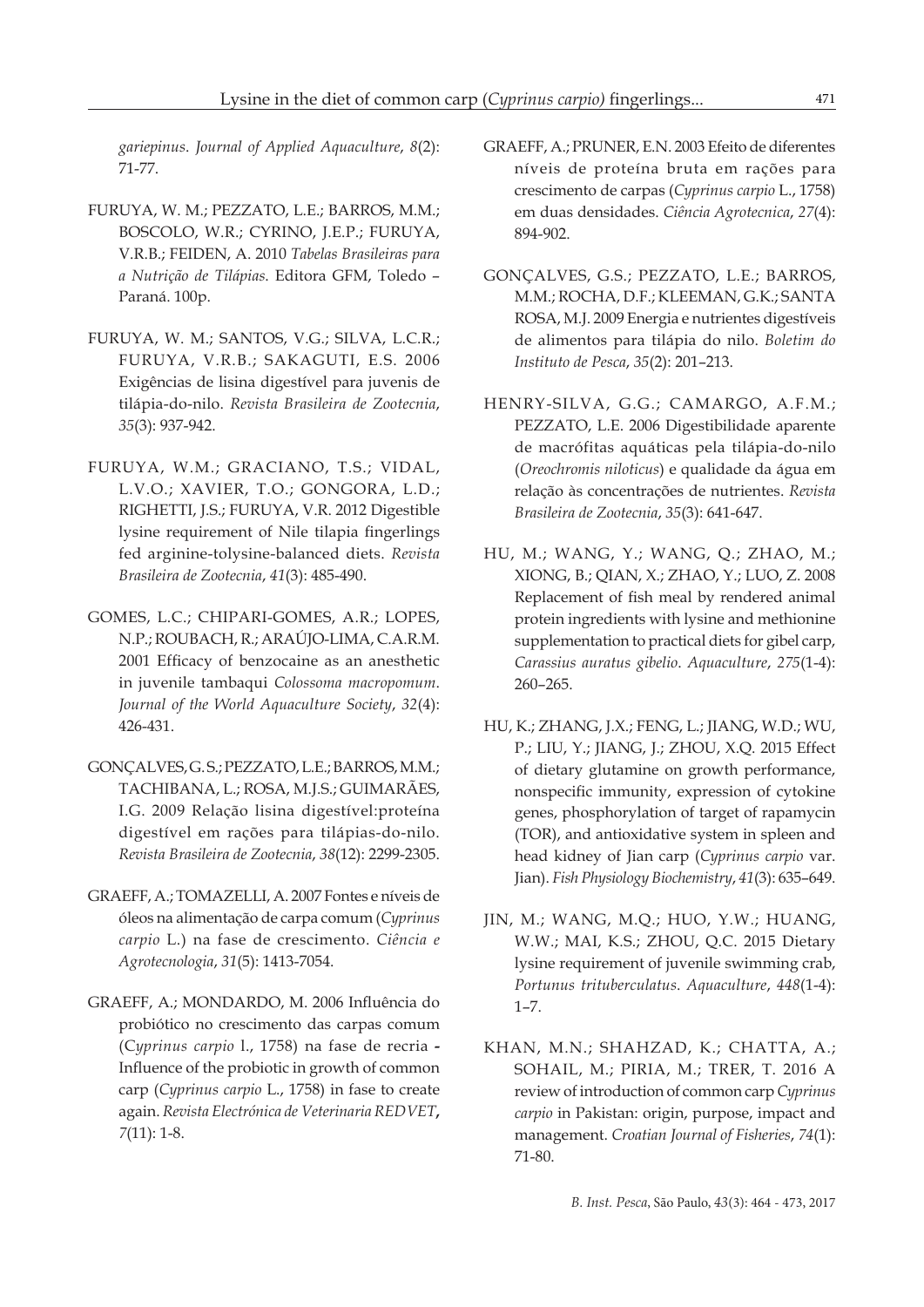- LEWANDOWSKI, V.; FEIDEN, A.; SIGNOR, A.; BITTENCOURT, F.; MORO, E.B.; PESSINI, J.E.; BOSCOLO, W.R. 2017 Digestibility of vegetal energetic ingredients supplemented with phytase for silver catfish (*Rhamdia voulezi*). *Aquaculture*, *467*(1-4): 71-75.
- MARKOVIC, Z.; POLEKSIC, V.; ZˇIVIC, I.; STANKOVIC, M.; C´UK, D.; SPASIC, M.; DULIC, Z.; RASˇKOVIC, B.; C´IRIC, M.; BOSˇKOVIC, D.; VUKOJEVIC, D. 2009 State of the art of fishery in Serbia. In: Proceedings of the IV International Conference ''Fishery'', 30-38, Serbia, 27-29 May/2009. *Anais*..... Faculty of Agriculture University of Belgrade, Serbia.
- MESSINA, M.; PICCOLO, G.; TULLI, F.; MESSINA, C.M.; CARINALETTI, G.; TIBALDI, E. 2013 Lipid composition and metabolism of European sea bass (*Dicentrarchus labrax* L.) fed diets containing wheat gluten and legume meals as substitutes for fish meal. *Aquaculture*, *376-379*: 6-14.
- MURTHY, H.S.; VARGHESE, T.J. 1997 Dietary requirement of juveniles of the indian major carp, *Labeo rohita*, for the essential amino acid lysine. The Israeli Journal of *Aquaculture*, *49*(1): 19-24.
- NGUYEN, L.; DAVIS, D.A. 2016 Comparison of crystalline lysine and intact lysine used as a supplement in practical diets of channel catfish (*Ictalurus punctatus*) and Nile tilapia (*Oreochromis niloticus*). *Aquaculture*, *464*(1-4): 331–339.
- NRC. 2011 *Nutrient Requirements of Fish and Shrimp*. National Academies Press, Washington, DC, USA, 376p.
- OMAR, S.S.; MERRIFIELD, D.L.; KÜHLWEIN, H.; WILLIAMS, P.E.V.; DAVIES, S.J. 2012 Biofuel derived yeast protein concentrate (YPC) as a novel feed ingredient in carp diets. *Aquaculture*, *330–333*: 54–62.
- OSTASZEWSKA, T., DABROWSKI, K., KAMASZEWSKI, M., GROCHOWSKI, P., VERRI, T., RZEPKOWSKA, M.; WOLNICKI,

J. 2010 The effect of plant protein-based diet supplemented with dipeptide or free amino acids on digestive tract morphology and PepT1 and PepT2 expressions in common carp (*Cyprinus carpio* L.). *Comparative Biochemistry and Physiology*, *157*(2): 158–169.

- PERES, H.; OLIVA-TELES, A. 2008 Lysine requirement and efficiency of lysine utilization in turbot (*Scophthalmus maximus*) juveniles. *Aquaculture*, *275*(1-4): 283–290.
- PEZZATO, L.E.; MIRANDA, E.C.; BARROS, M.M.; PINTO, L.G.Q.; FURUYA, W.M.; PEZZATO, A.C. 2002 Digestibilidade aparente de ingredientes pela tilápia do Nilo (*Oreochromis niloticus*). *Revista Brasileira de Zootecnia*, *31*(4): 1595-1604.
- RAGGI, T.; BUENTELLO, A.; GATLIN III, D.M. 2016 Characterization of pantothenic acid deficiency and the dietary requirement of juvenile hybrid striped bass, *Morone chrysops* × *M. saxatilis*. *Aquaculture*, *451*(1-4): 326–329.
- RAWLES, S.D.; FULLER, S.A.; BECK, B.H.; GAYLORD, T.G.; BARROWS, F.T.; MCENTIRE, M.E. 2013. Lysine optimization of a commercial fishmeal-free diet for hybrid striped bass (*Morone chrysops* × *M. saxatilis*). *Aquaculture*, *396-399*: 89–101.
- RODRIGUES, R.B.; MELO, I.W.A.; ROCHA, J.D.M.; SILVA, T.C.; BRIDI, V.R.C.; SIGNOR, A.; BITTENCOURT, F.; BOSCOLO, W.B. 2016 Tempo de indução e recuperação à anestesia da benzocaína para patinga (*Piaractus mesopotamicus*  x *Piaractus brachypomus*). *Revista Brasileira de Higiene e Sanidade Animal*, *10*(3): 364-373.
- SAAVEDRA, M.; CANDEIAS-MENDES, A.; TEIXEIRA, B.; MENDES, R.; POUSÃO-FERREIRA, P. 2015 Amino acid profiles of meagre (*Argyrosomus regius*) larvae: Towards the formulation of an amino acid balanced diet. *Aquaculture*, *448*(1-4): 315–320.
- SARDAR, P.; ABID, M.; RANDHAWA, H.S.; PRABHAKAR, S.K. 2009 Effect of dietary lysine